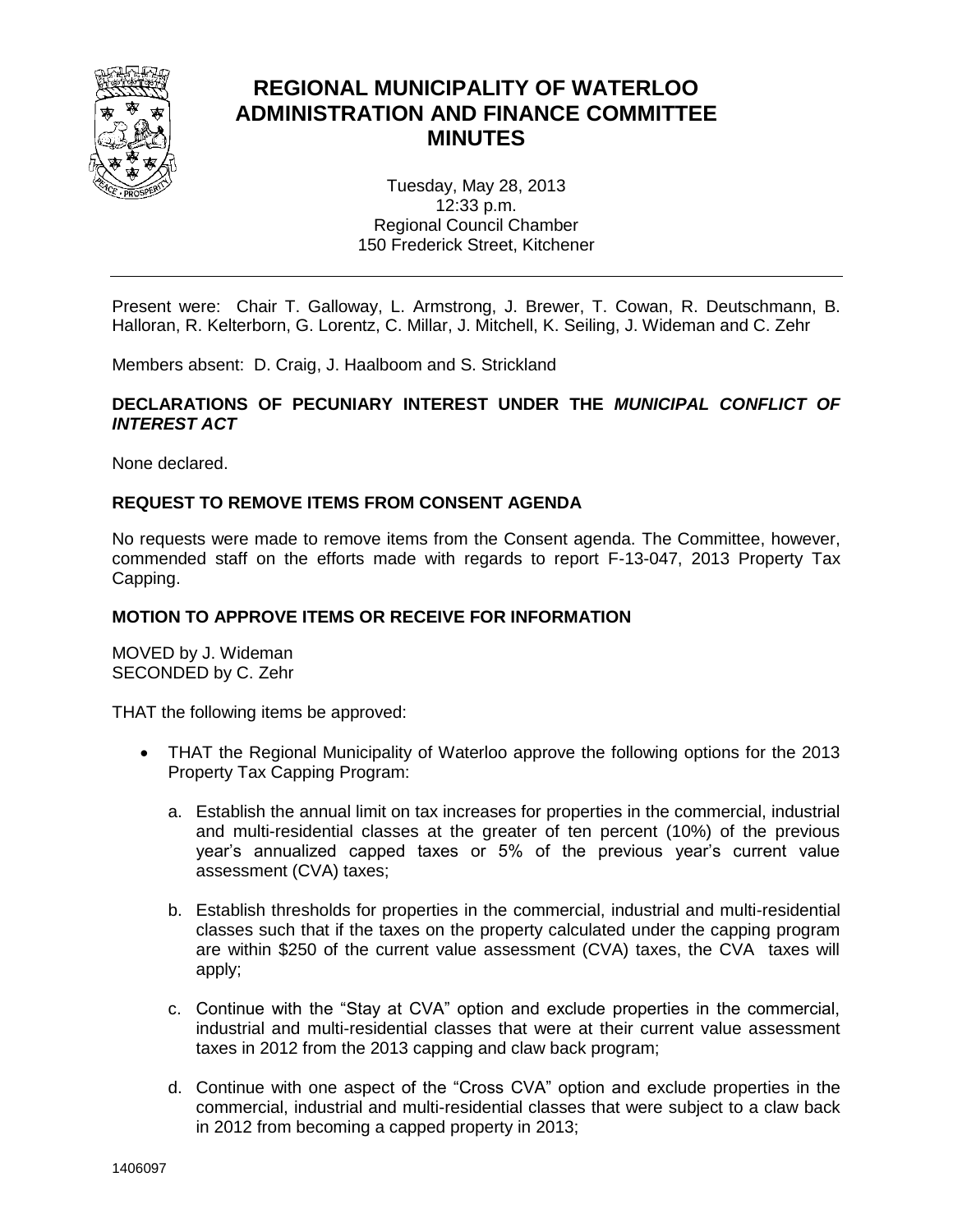e. Fund the limits on tax increases for 2013 for the commercial, industrial and multiresidential classes by limiting 2013 tax decreases for properties in the same class;

AND THAT the required by-law to establish the options for the 2013 Property Tax Capping Program be included on the June 5, 2013 Regional Council agenda;

AND THAT the required by-law to establish 2013 claw back percentages for the commercial, industrial and multi-residential classes be included on the June 26, 2013 Regional Council agenda;

AND FURTHER THAT the Area Municipalities be notified accordingly. [F-13-047]

- THAT the Minutes of the Audit Committee May 8, 2013 be approved.
- THAT the Consolidated Financial Statements for the Regional Municipality of Waterloo for the fiscal year ending December 31, 2012 be approved.

AND THAT the following items be received for information:

- CR-13-007, Local Electric Vehicle Charging Stations
- CR-ITS-13-001, Wireless Network Infrastructure Implementation and Deployment Strategy – Corporate Buildings

CARRIED

## **REGULAR AGENDA RESUMES**

### **OTHER BUSINESS**

Council Enquiries and Requests for Information Tracking List was received for information

#### **NEXT MEETING – June 18, 2013**

#### **MOTION TO GO INTO CLOSED SESSION**

MOVED by L. Armstrong SECONDED by J. Brewer

THAT a closed meeting of the Community Services Committee be held on Tuesday, May 28, 2013 immediately following the Administration and Finance Committee meeting in the Waterloo County Room, in accordance with Section 239 of the *Municipal Act*, 2001, for the purposes of considering the following subject matters:

a) labour relations

CARRIED

#### **ADJOURN**

MOVED by K. Seiling SECONDED by J. Brewer

THAT the meeting adjourn at 12:34 p.m.

CARRIED